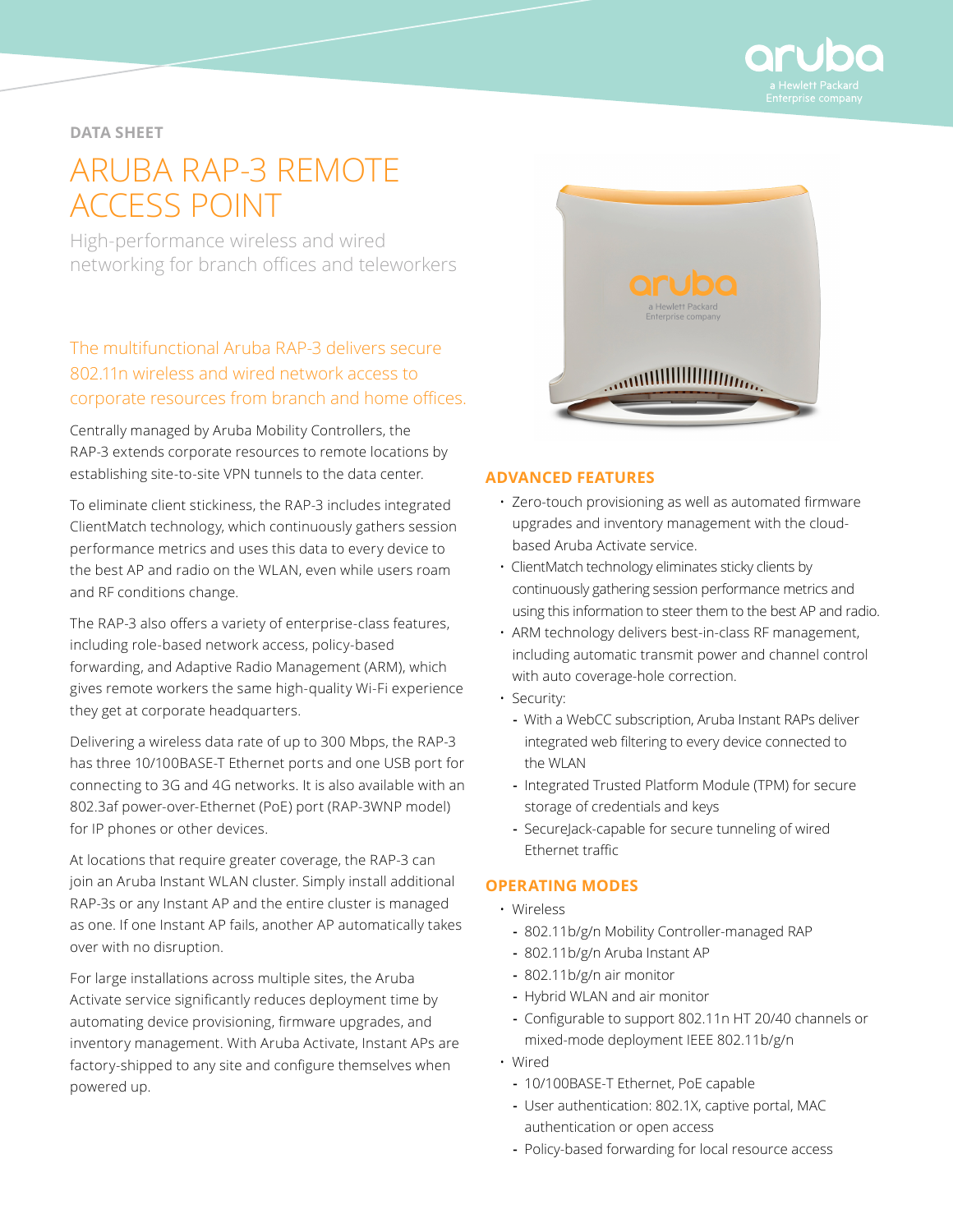## **WIRELESS RADIO SPECIFICATIONS**

- AP type: 2.4 GHz 802.11n indoor
- Software-configurable 2.4-GHz radio
- 2x2 MIMO with two spatial streams and up to 300 Mbps wireless data rate
- Supported frequency band (country-specific restrictions apply): 2.4000 GHz to 2.4835 GHz
- Available channels: Managed by Aruba Instant or Mobility Controller, dependent upon configured regulatory domain
- Supported radio technologies:
	- **-** 802.11b: Direct-sequence spread-spectrum (DSSS)
	- **-** 802.11g/n: Orthogonal frequency-division multiplexing (OFDM)
	- **-** 802.11n: 2x2 MIMO with two spatial streams
- Supported modulation types:
	- **-** 802.11b: BPSK, QPSK, CCK
	- **-** 802.11g/n: BPSK, QPSK, 16-QAM, 64-QAM
- Transmit power: Configurable in increments of 0.5 dBm
- Maximum (aggregate) transmit power: +19 dBm (limited by local regulatory requirements)
- Maximum ratio combining (MRC) for improved receiver performance
- Cyclic delay diversity for improved downlink RF performance
- Short guard interval for 20-MHz and 40-MHz channels
- Space-Time Block Coding (STBC) for increased range and improved reception
- Supported data rates (Mbps):
	- **-** 802.11b: 1, 2, 5.5, 11
	- **-** 802.11g: 6, 9, 12, 18, 24, 36, 48, 54
	- **-** 802.11n: MCS0 to MCS15 (6.5 Mbps to 300 Mbps)
- 802.11n high-throughput (HT) support: HT 20/40
- 802.11n packet aggregation: A-MPDU, A-MSDU

## **POWER IN**

AC-to-DC power adapter (included)

- RAP-3WN:
	- **-** AC input: 100-240 volts AC/0.5 A
	- **-** DC output: 12 volts DC/1.5 A
- RAP-3WNP:
	- **-** AC input: 100-240 volts AC/0.75 A
	- **-** DC output: 48 volts DC/0.75 A

Maximum power consumption:

- RAP-3WN:
	- **-** Maximum (excluding USB): 4.0 watts
	- **-** Maximum (using USB): 6.5 watts
- RAP-3WNP:
	- **-** Maximum (excluding USB and PoE): 5.5 watts
	- **-** Maximum (using USB, no PoE): 8.0 watts
- **-** Maximum (using USB, full PoE): 26 watts

## **ENCRYPTED THROUGHPUT**

• Max IPsec encrypted wired throughput = 20 Mbps

## **ANTENNAS**

- Two integrated, omni-directional antenna elements for 2x2 MIMO
- Antenna gain: 2.0 dBi

## **INTERFACES**

- Network:
	- **-** E0 (WAN): One 10/100BASE-T Ethernet (RJ-45), auto-sensing link speed and MDI/MDX
	- **-** E1-E2 (LAN): Two 10/100BASE-T Ethernet (RJ-45), auto-sensing link speed and MDI/MDX
	- **-** Optional 802.3af PoE (15.4 watts) on the E2 port for IP phones and other equipment
- One port for DC power connector
- One USB 2.0 port (Type A connector)
- One four-pin console interface (custom)

## **MOUNTING**

- Desktop (using stand supplied with product)
- Wall (using optional wall-mount accessory)

#### **MECHANICAL**

- Dimensions/weight (unit, with desk stand):
- **-** 129 mm x 109 mm x 64 mm (5.1" x 4.3" x 2.5")
- **-** 180 g (6.6 oz)
- Dimensions/weight (shipping):
	- **-** 218 mm x 150 mm x 64 mm (8.6" x 5.9" x 2.5")
	- **-** RAP-3WN: 510 g (1.1 lb)
	- **-** RAP-3WNP: 620 g (1.4 lb)

## **ENVIRONMENTAL**

- Operating:
	- **-** Temperature: 0° C to +40° C (+32° F to +104° F)
	- **-** Humidity: 5% to 93% non-condensing
- Storage and transportation:
	- **-** Temperature: -40° C to +70° C (-40° F to +158° F)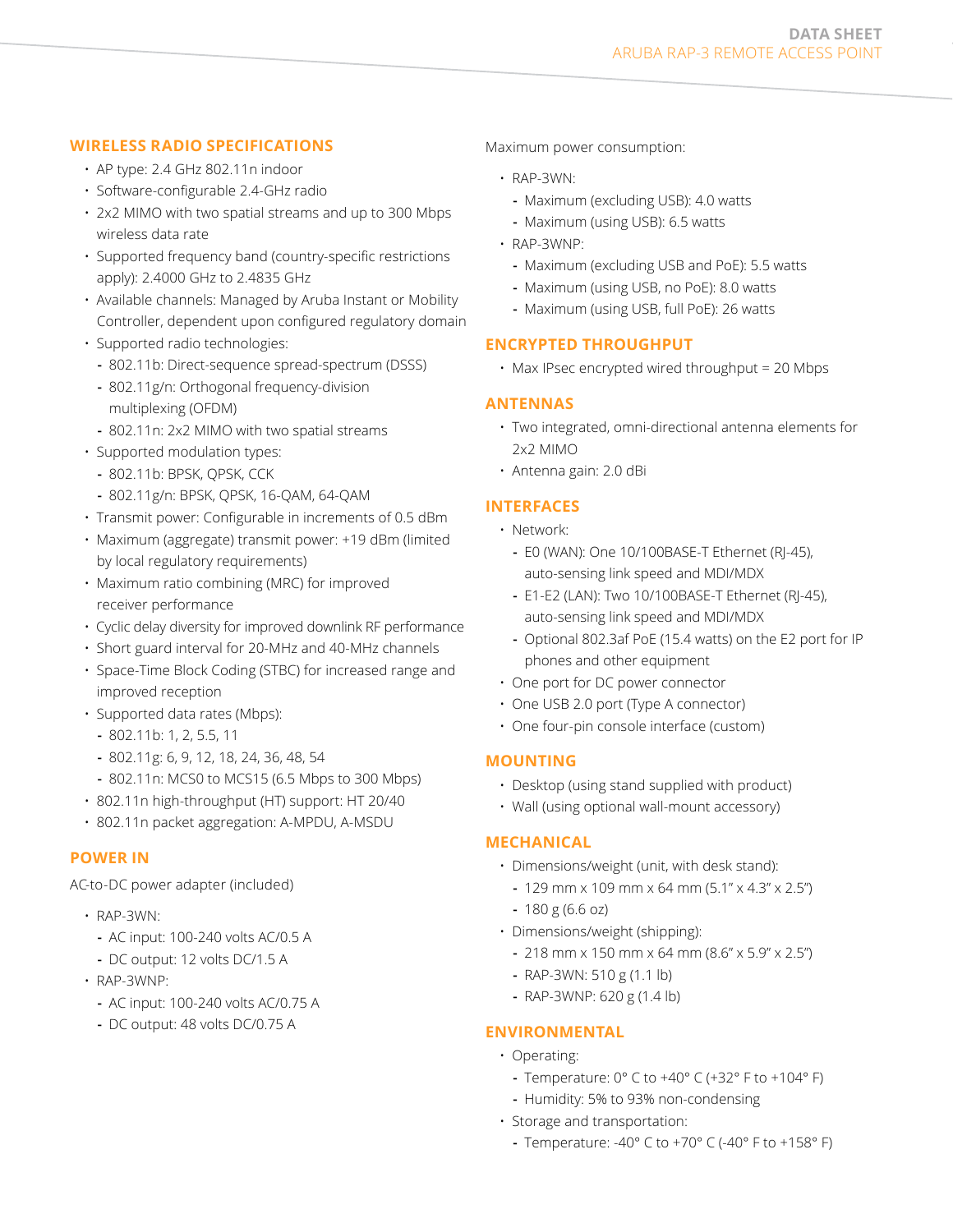#### **REGULATORY**

- FCC/Industry of Canada
- CE Marked
- R&TTE Directive 1995/5/EC
- Low Voltage Directive 72/23/EEC
- EN 300 328
- EN 301 489
- UL/IEC/EN 60950

#### **REGULATORY MODEL NUMBERS**

- RAP-3WN: RAP-3WN
- RAP-3WNP: RAP-3WNP

**RF PERFORMANCE TABLE**

#### **CERTIFICATIONS**

- CB Scheme Safety, cTUVus
- Wi-Fi certified 802.11b/g/n

#### **WARRANTY**

• [Limited lifetime warranty](http://http://www.arubanetworks.com/support/lifetime_warranty.php)

#### **MINIMUM SOFTWARE VERSIONS**

- ArubaOS 6.1.4.0
- Aruba Instant 3.0

| <b>KE PERFURMANCE IADLE</b> |                                                    |                                   |
|-----------------------------|----------------------------------------------------|-----------------------------------|
|                             | Maximum transmit power (dBm)<br>per transmit chain | <b>Receiver sensitivity (dBm)</b> |
| 802.11b                     |                                                    |                                   |
| 1 Mbps                      | 16.0                                               | $-97.0$                           |
| 2 Mbps                      | 16.0                                               | $\overline{\phantom{a}}$          |
| 5.5 Mbps                    | 16.0                                               | $\overline{\phantom{a}}$          |
| 11 Mbps                     | 16.0                                               | $-90.0$                           |
| 802.11g                     |                                                    |                                   |
| 6 Mbps                      | 16.0                                               | $-90.0$                           |
| 9 Mbps                      | 16.0                                               | $\qquad \qquad -$                 |
| 12 Mbps                     | 16.0                                               | $\overline{\phantom{a}}$          |
| 18 Mbps                     | 16.0                                               | $\qquad \qquad -$                 |
| 24 Mbps                     | 16.0                                               | $\overline{\phantom{m}}$          |
| 36 Mbps                     | 16.0                                               | $\overline{\phantom{a}}$          |
| 48 Mbps                     | 13.0                                               | $\overline{\phantom{a}}$          |
| 54 Mbps                     | 11.0                                               | $-75.0$                           |
| 802.11n HT20                |                                                    |                                   |
| MCS0/8                      | 16.0                                               | $-90.0$                           |
| <b>MCS1/9</b>               | 16.0                                               | $\equiv$                          |
| MCS2/10                     | 16.0                                               | $\qquad \qquad -$                 |
| MCS3/11                     | 16.0                                               | $\qquad \qquad -$                 |
| MCS4/12                     | 16.0                                               | $\overline{\phantom{0}}$          |
| MCS5/13                     | 13.0                                               | $\qquad \qquad -$                 |
| MCS6/14                     | 11.0                                               | $\qquad \qquad -$                 |
| MCS7/15                     | 10.0                                               | $-72.0$                           |

Maximum capability of the hardware provided. Maximum transmit power will be limited by local regulatory settings.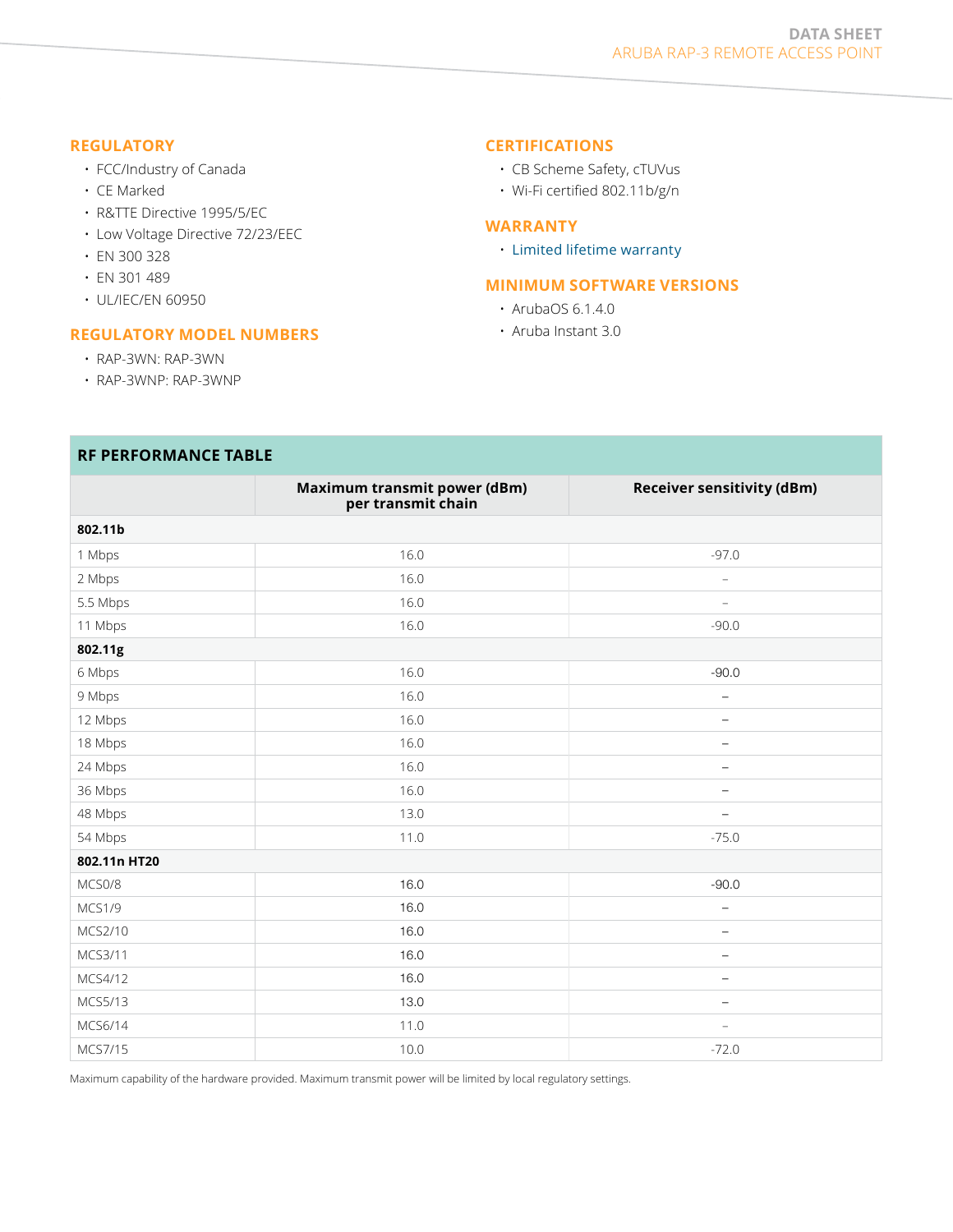## **ANTENNA GAIN PLOTS**

All plots are for Channel 6 (2,462 MHz)



Elevation (side) view